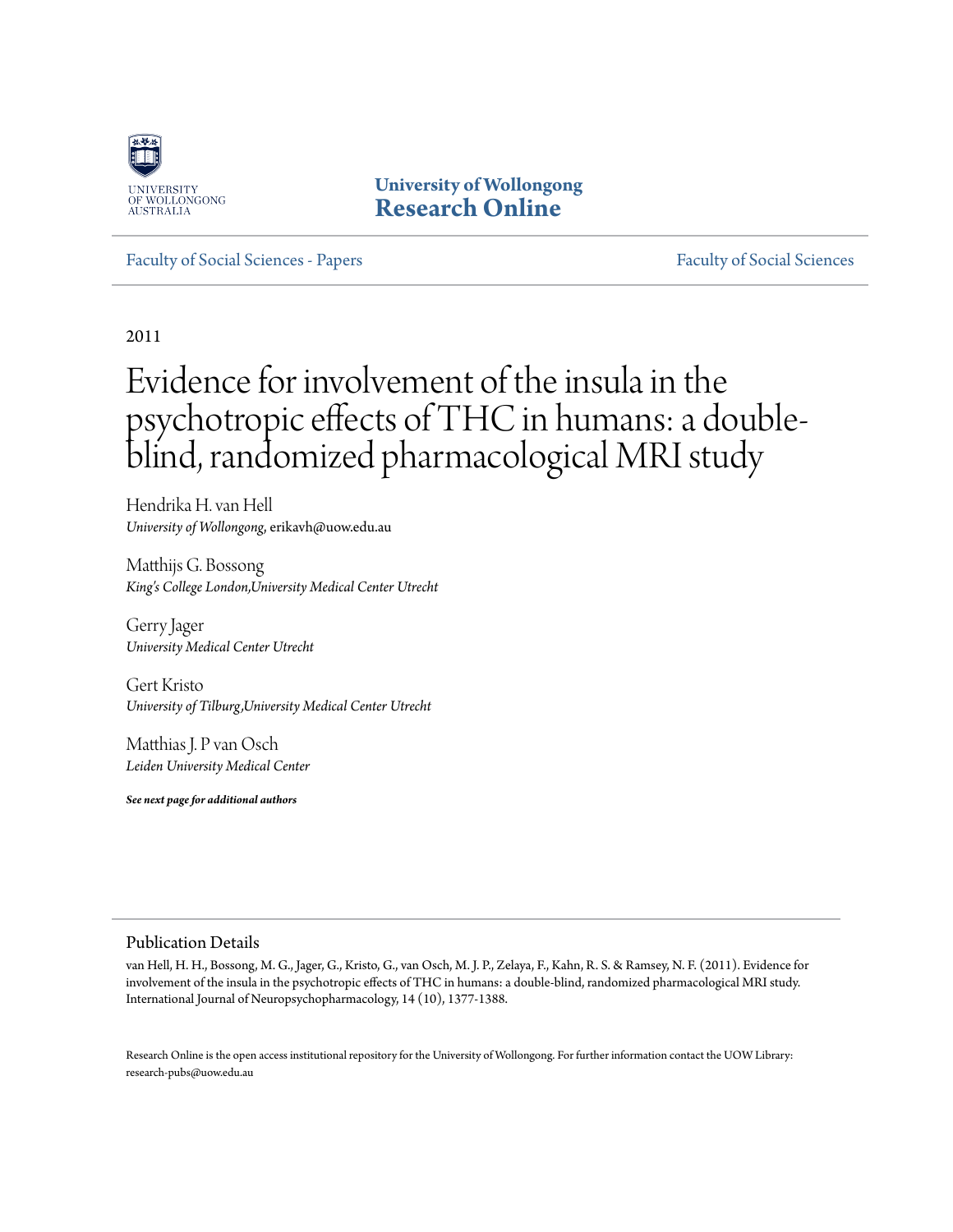## Evidence for involvement of the insula in the psychotropic effects of THC in humans: a double-blind, randomized pharmacological MRI study

## **Abstract**

The main reason for recreational use of cannabis is the 'high', the primary psychotropic effect of  $\Delta^9$ tetrahydrocannabinol (THC). This psychoactive compound of cannabis induces a range of subjective, physical and mental reactions. The effect on heart rate is pronounced and complicates bloodflow-based neuroimaging of psychotropic effects of THC. In this study we investigated the effects of THC on baseline brain perfusion and activity in association with the induction of 'feeling high'. Twenty-three subjects participated in a pharmacological MRI study, where we applied arterial spin labelling (ASL) to measure perfusion, and resting-state functional MRI to assess blood oxygen level-dependent signal fluctuation as a measure of baseline brain activity. Feeling high was assessed with a visual analogue scale and was compared to the imaging measures. THC increased perfusion in the anterior cingulate cortex, superior frontal cortex, and insula, and reduced perfusion in the post-central and occipital gyrus. Baseline brain activity was altered, indicated by increased amplitude of fluctuations in resting-state functional MRI signal after THC administration in the insula, substantia nigra and cerebellum. Perfusion changes in frontal cortex were negatively correlated with ratings of feeling high, suggesting an interaction between cognitive control and subjective effects of THC. In conclusion, an acute THC challenge altered baseline brain perfusion and activity, especially in frontal brain areas involved in cognitive and emotional processes, and the insula, associated with interoceptive awareness. These changes may represent the THC-induced neurophysiological correlates of feeling high. The alterations in baseline brain perfusion and activity also have relevance for studies on task-related effects of THC on brain function.

## **Keywords**

randomized, pharmacological, evidence, involvement, insula, psychotropic, study, effects, mri, thc, humans, double, blind

## **Disciplines**

Education | Social and Behavioral Sciences

## **Publication Details**

van Hell, H. H., Bossong, M. G., Jager, G., Kristo, G., van Osch, M. J. P., Zelaya, F., Kahn, R. S. & Ramsey, N. F. (2011). Evidence for involvement of the insula in the psychotropic effects of THC in humans: a double-blind, randomized pharmacological MRI study. International Journal of Neuropsychopharmacology, 14 (10), 1377-1388.

## **Authors**

Hendrika H. van Hell, Matthijs G. Bossong, Gerry Jager, Gert Kristo, Matthias J. P van Osch, Fernando Zelaya, Rene S. Kahn, and Nick F. Ramsey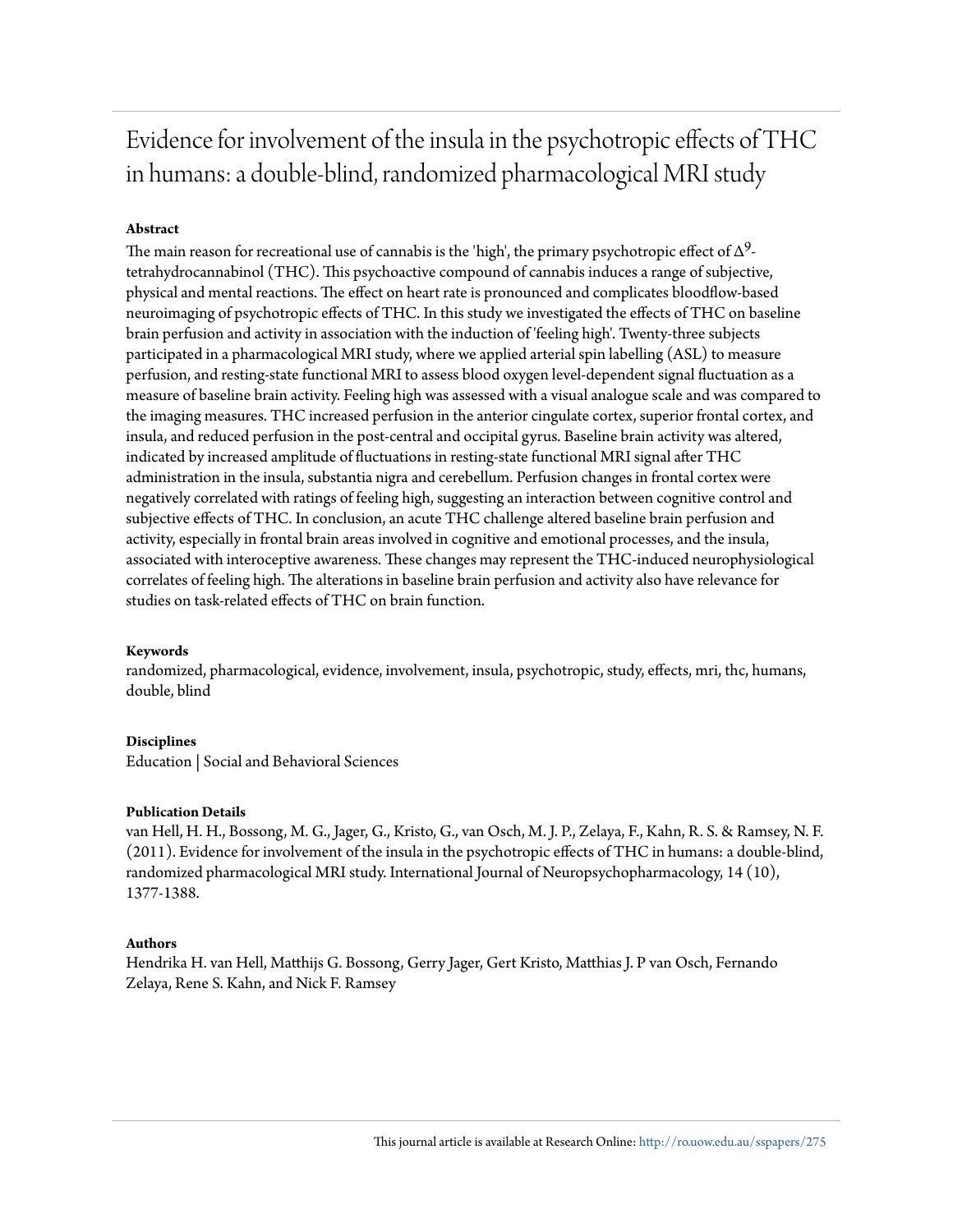## Evidence for involvement of the insula in the psychotropic effects of THC in humans: a double-blind, randomized pharmacological MRI study



ARTICLE

## Hendrika H. van Hell<sup>1</sup>, Matthijs G. Bossong<sup>1</sup>, Gerry Jager<sup>1,2</sup>, Gert Kristo<sup>1,3</sup>, Matthias J. P. van Osch $^4$ , Fernando Zelaya $^5$ , René S. Kahn $^6$  and Nick F. Ramsey $^1$

<sup>1</sup> Rudolf Magnus Institute of Neuroscience, Department of Neurology and Neurosurgery, University Medical Center Utrecht, Utrecht, The Netherlands

<sup>2</sup> Division of Human Nutrition, Wageningen University, The Netherlands

<sup>3</sup> Department of Medical Psychology, University of Tilburg, The Netherlands

<sup>4</sup> Department of Radiology, Leiden University Medical Center, Leiden, The Netherlands

<sup>5</sup> Institute of Psychiatry, King's College London, UK

<sup>6</sup> Rudolf Magnus Institute of Neuroscience, Department of Psychiatry, University Medical Center Utrecht, Utrecht, The Netherlands

#### Abstract

The main reason for recreational use of cannabis is the 'high', the primary psychotropic effect of  $\Delta^9$ -tetrahydrocannabinol (THC). This psychoactive compound of cannabis induces a range of subjective, physical and mental reactions. The effect on heart rate is pronounced and complicates bloodflow-based neuroimaging of psychotropic effects of THC. In this study we investigated the effects of THC on baseline brain perfusion and activity in association with the induction of ' feeling high'. Twenty-three subjects participated in a pharmacological MRI study, where we applied arterial spin labelling (ASL) to measure perfusion, and resting-state functional MRI to assess blood oxygen level-dependent signal fluctuation as a measure of baseline brain activity. Feeling high was assessed with a visual analogue scale and was compared to the imaging measures. THC increased perfusion in the anterior cingulate cortex, superior frontal cortex, and insula, and reduced perfusion in the post-central and occipital gyrus. Baseline brain activity was altered, indicated by increased amplitude of fluctuations in resting-state functional MRI signal after THC administration in the insula, substantia nigra and cerebellum. Perfusion changes in frontal cortex were negatively correlated with ratings of feeling high, suggesting an interaction between cognitive control and subjective effects of THC. In conclusion, an acute THC challenge altered baseline brain perfusion and activity, especially in frontal brain areas involved in cognitive and emotional processes, and the insula, associated with interoceptive awareness. These changes may represent the THC-induced neurophysiological correlates of feeling high. The alterations in baseline brain perfusion and activity also have relevance for studies on task-related effects of THC on brain function.

Received 4 October 2010; Reviewed 13 December 2010; Revised 8 March 2011; Accepted 9 March 2011; First published online 14 April 2011

Key words : Arterial spin labelling, fMRI, perfusion, resting-state, THC.

#### Introduction

Cannabis is one of the most widely used drugs in the world. Its main psychoactive constituent,  $\Delta^9$ -tetrahydrocannabinol (THC), produces a number

of acute, dose-dependent psychotropic effects, such as ' feeling high', relaxation and euphoria which are regarded as the main reason why people use cannabis (Green et al. 2003). In addition, feeling high has been reported as the most stable subjective effect of THC or cannabis administration, as recently reviewed by Zuurman et al. (2009). Effects on cognition are also frequently reported, such as memory impairments (Bhattacharyya et al. 2009; Grotenhermen, 2002). In addition to these, THC has prominent effects on blood pressure and heart rate, and causes cerebral

Address for correspondence : Prof. Dr. N. F. Ramsey, Department of Neurology and Neurosurgery, Rudolf Magnus Institute for Neuroscience, University Medical Center Utrecht, Heidelberglaan 100, mail stop G.03.124, 3584 CX Utrecht, The Netherlands.  $Tel.: +31-(0)8875556863$   $Fax: +31-(0)302542100$ Email : n.f.ramsey@umcutrecht.nl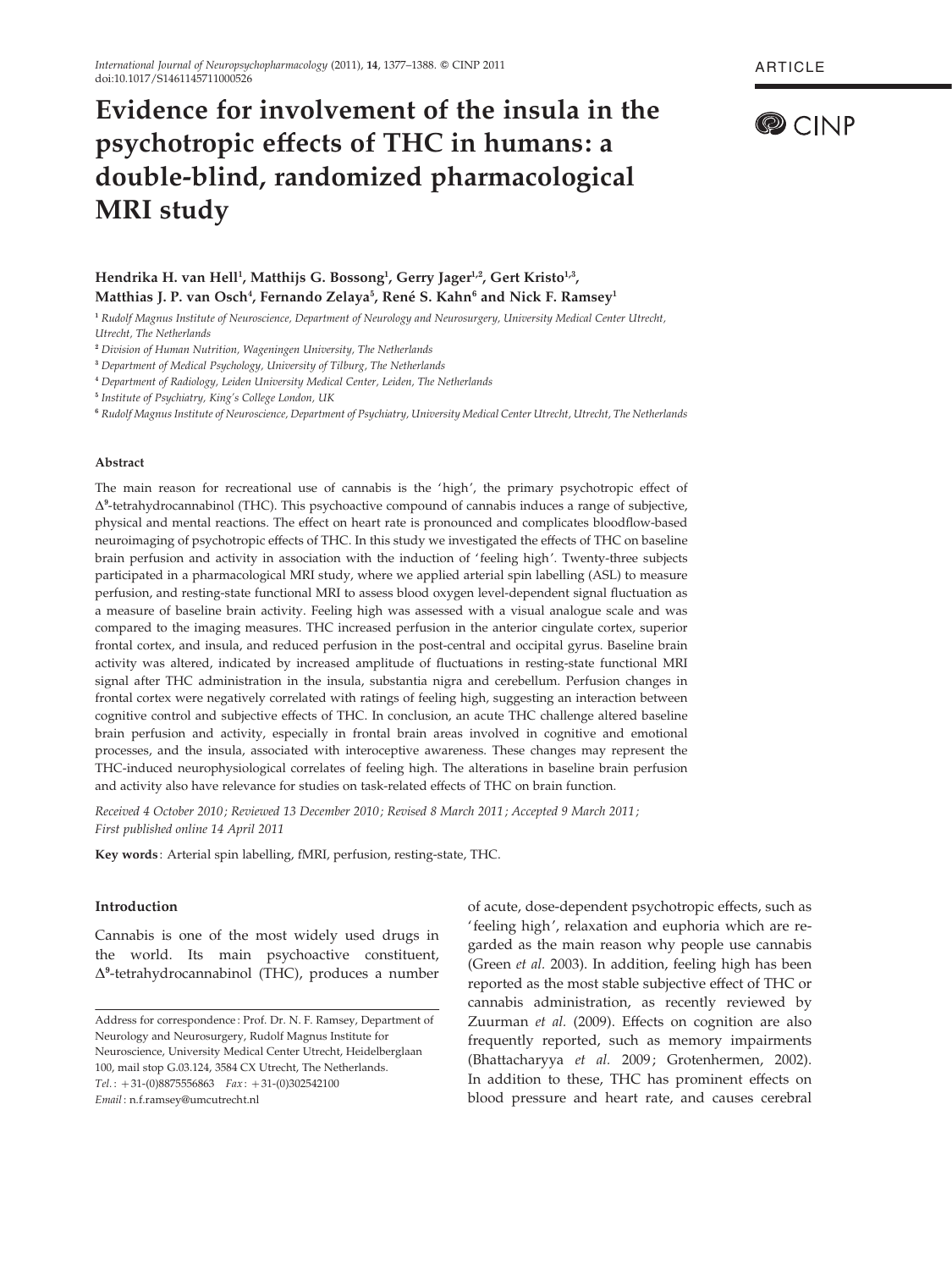vasodilatation (Wagner et al. 2001). All of these effects can be expected to reflect changes in brain function and perfusion. Brain-imaging studies have measured acute effects of cannabis (THC) on baseline brain perfusion in humans, using positron emission tomography (PET) (Chang & Chronicle, 2007; Martin-Santos et al. 2010), the main outcome of which is that THC administration increases regional cerebral blood flow (rCBF) in prefrontal, insular, and anterior cingulate regions. Changes in rCBF have been associated with many aspects of THC-induced behavioural effects such as a changed time perception, increased anxiety, intoxication levels and arousal (Mathew & Wilson, 1993; Mathew et al. 1989, 1992, 1997, 1998, 1999, 2002). Yet, the specific neurophysiological correlate of the main reason for recreational use of THC, the feeling high, remains to be elucidated.

Recent advances in magnetic resonance imaging (MRI) techniques have provided the arterial spin labelling (ASL) technique, which offers a quantitative and non-invasive measure of CBF (Petersen et al. 2006). ASL employs blood as an endogenous tracer by magnetically labelling arterial blood water (Detre & Alsop, 1999; Williams et al. 1992). This technique can be administered repeatedly within a scan session, making it very attractive for studies involving a pharmacological challenge (Liu & Brown, 2007).

Perfusion, however, does not immediately reflect brain activity when a drug is administered with potential effects on cerebrovasculature, such as THC. An additional measure of brain activity would thus be informative for assessing effects of THC on baseline brain function, the most obvious being functional MRI (fMRI). Both techniques can be applied within the same scan session, allowing for a rich assessment of effects of a pharmacological challenge. Moreover, it constitutes an advancement in study design compared to the previously mentioned PET studies (Mathew & Wilson, 1993; Mathew et al. 1989, 1992, 1997, 1998, 1999, 2002) because it allows for a combination of within-subject placebo–drug comparisons (multiple sessions) without exposing subjects to radioactivity twice, with pre- and postadministration measurements for corrections of baseline values, thereby improving internal validity of the data.

Blood oxygen level-dependent (BOLD) fMRI is currently the preferred technique for studying the acute effects of THC on specific brain functions. fMRI studies have reported THC-induced alterations in brain activity during emotional, inhibitory, and memory processes (Bhattacharyya et al. 2009; Borgwardt et al. 2008; Fusar-Poli et al. 2009). These pharmacological imaging studies used taskdependent fMRI, i.e. fMRI in combination with a cognitive challenge. So far, these have not addressed the effects that THC may have on baseline brain activity during rest. Here we present a pharmacological MRI (phMRI) study aimed at bridging this knowledge gap by investigating the acute psychotropic effects of THC on brain neurophysiology. We combined a randomized, double-blind, placebo-controlled design with ASL and resting-state fMRI techniques to assess the intrinsic effects of THC administration on global and regional perfusion and on BOLD signal fluctuation as a measure of baseline brain activity. Additionally, subjective effects of THC were measured with visual analogue scales (VAS), and heart rate and respiration were continuously monitored. We expected that THC administration, in line with findings from PET studies, would increase brain perfusion in a region-specific manner, predominantly in frontal and limbic areas.

For analysis of the resting-state data we chose to apply a robust measure of signal fluctuations, and not to rely on assumptions in terms of specific fluctuation frequencies [amplitude of low-frequency fluctuations (ALFF); Zou et al. 2008] or in terms of specific networks [independent component analysis (ICA); Damoiseaux et al. 2006]. A reliable measure of fluctuation amplitude of the BOLD signal over time is the temporal signal-to-noise ratio (tSNR), computed by dividing the mean BOLD signal over a period of time by its standard deviation. The tSNR is first computed per voxel, and then averaged across all voxels in the brain. Given the fact that the distribution of power across frequencies in fMRI follows a 1/frequency relationship (Zarahn et al. 1997), the tSNR is dominated by lower frequencies. Hence, a high tSNR corresponds largely to low ALFF and vice versa. As the tSNR is affected by all frequencies, it reflects all physiological fluctuations (Zou et al. 2008). Given that an increase in brain activity is accompanied by increased spontaneous signal fluctuations (Yang et al. 2007), we hypothesized that the psychotropic effects of THC would be reflected by reduced tSNR in the involved regions.

#### Materials and methods

This study is part of the Pharmacological Imaging of the Cannabinoid System (PhICS) study, a comprehensive research project on the role of the endocannabinoid system in the regulation of cognitive brain function in healthy volunteers and patients with psychiatric disorders. Methods and study protocol are reported in detail in a methodological paper (van Hell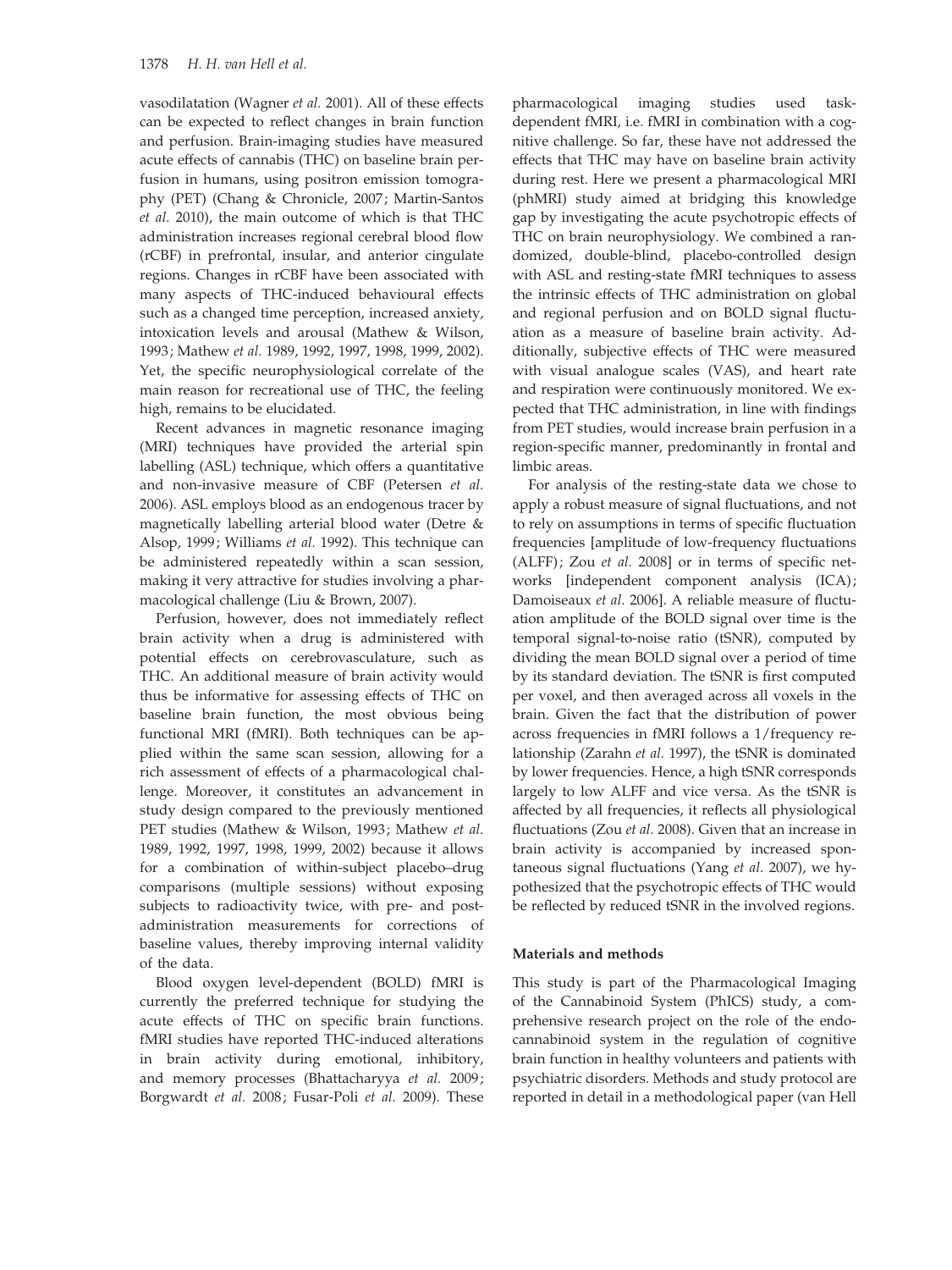

Fig. 1. CONSORT flow diagram illustrating the progress of all subjects in the study. Twenty-six patients were included, three subjects did not finish the study procedures due to feelings of anxiety during scanning, and for both arterial spin labelling and resting-state, data of three subjects were lost due to technical difficulties.

et al. 2011). Here we focus on ASL and resting-state fMRI measurements.

#### Subjects

Twenty-six male subjects were scanned at the University Medical Centre Utrecht after the inhalation of either placebo or THC, on two separate study days. Inclusion and exclusion criteria are described by van Hell *et al.* (2011), the most important being that subjects needed to be occasional cannabis users (i.e. use at least four times a year but at most once a week) who never had negative experiences after cannabis use (e.g. bad trip, cannabis-induced psychosis). Subjects were excluded if they or their first-degree relatives had been diagnosed with a psychiatric disorder according to DSM-IV criteria. All volunteers gave written informed consent before entry into the study and were paid *E*250 for participation. For the progress of subjects in the study, see the CONSORT diagram (Fig. 1). The study was approved by the Ethical Committee of the University Medical Centre Utrecht in accordance with the Declaration of Helsinki 2008.

#### Procedure

At a practice session, subjects completed personality questionnaires and performed the Dutch Adult Reading Test (DART) which estimates verbal intelligence. Subsequently, the procedure of drug administration (inhalation) was practised and participants were familiarized with the scan protocol in a mock scanner to reduce stress effects on the following test days. The actual study consisted of two test days, separated by at least 2 wk to allow for complete clearance of drugs. Subjects were instructed not to use cannabis from 2 wk before the first test day until study completion. Clearance of drugs was tested by means of a urine sample at the beginning of each test day. Additionally, no alcohol was permitted in the 48 h preceding a test day, and subjects needed to refrain from smoking, eating and drinking during the 4 h preceding a test session. A standard breakfast or lunch was provided at the beginning of each test day, to ensure equal states of metabolism on both test days. A catheter was placed in the arm for venous blood sampling.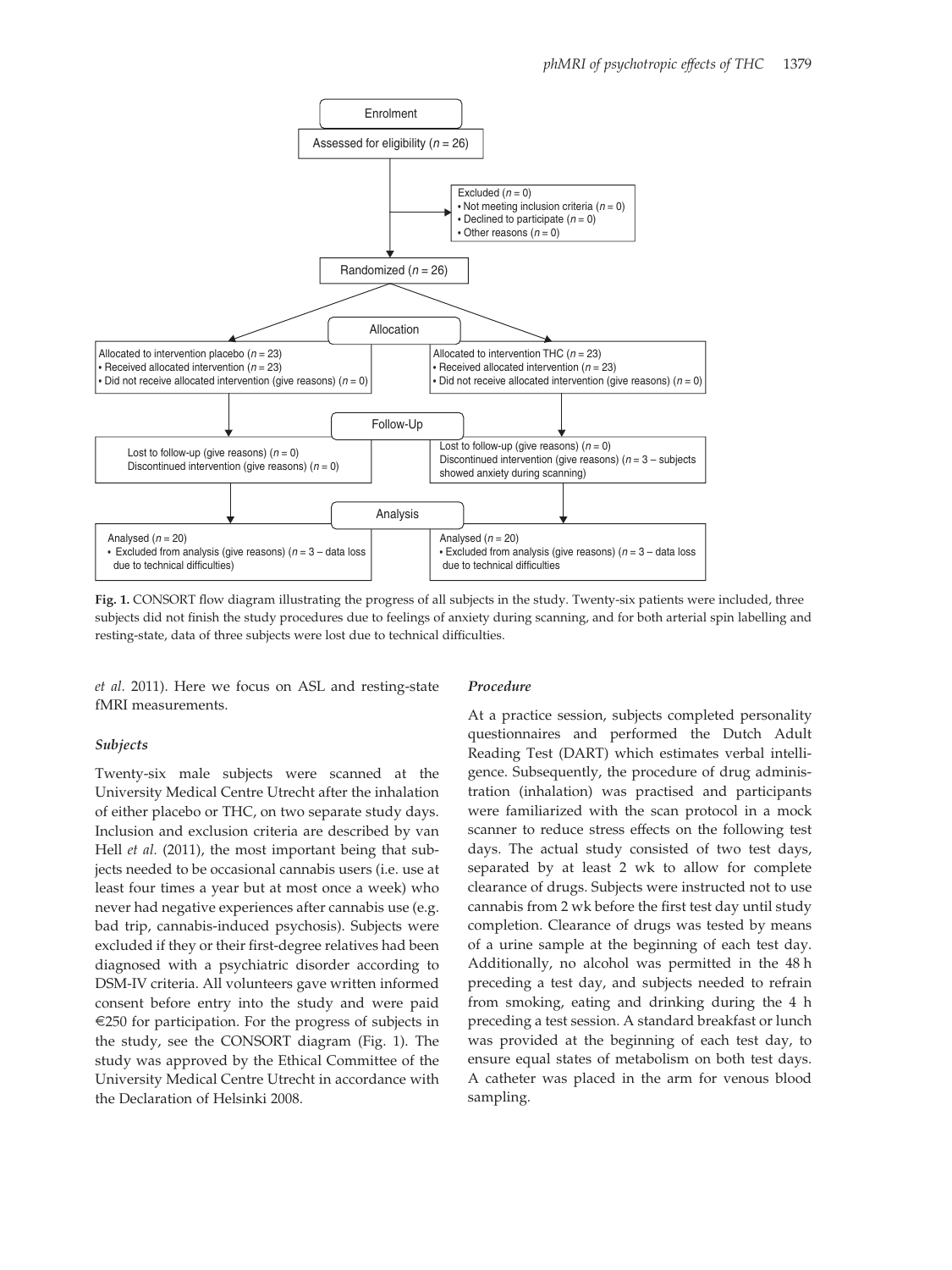On test days subjects received THC or placebo by means of a Volcano<sup>®</sup> vaporizer (Zuurman et al. 2008) at several time-points. Vehicle (ethanol only) was used as a placebo. The first dose consisted of 6 mg THC or placebo. To maintain equal levels of intoxicating effects throughout the experiment, upload dosages of 1 mg were used, 30 min apart. Two ASL scans were performed, one before and one after the first administration of THC or placebo. Resting-state fMRI was measured after the second or third upload dose of THC or placebo [see Supplementary Fig. S1 (available online), and van Hell et al. 2011].

Venous blood samples were collected to determine plasma concentrations of THC and its two most important metabolites, 11-OH-THC and 11-nor-9 carboxy-THC. Blood samples were processed according to Zuurman et al. (2008). Subjective effects were measured before and after each task and throughout the test day using self-reported VAS (Bond & Lader, 1974; Bowdle et al. 1998; Zuurman et al. 2008). Psychedelic effects were assessed using an adapted version of a 13-item VAS, originally described by Bowdle et al. (1998). The VAS item 'Feeling high' (defined as the specific psychological effects experienced after THC or cannabis intake) was analysed individually and composite scores of 'External perception' (comprising of six VAS subscores) and ' Internal Perception' (comprising of five VAS subscores) were calculated (see Zuurman et al. 2008). Changes in external perception reflect a misperception of an external stimulus or a change in the awareness of the subject's surroundings. Internal perception reflects inner feelings that do not correspond with reality (Zuurman et al. 2008). Furthermore, heart rate and respiratory function were monitored continuously during scanning. Heart rate was assessed by measuring the electrocardiogram using four electrodes attached to the subject's chest, and respiratory function was assessed by measuring the expansion of a respiration band around the subject's abdomen. The cardiac and respiratory signals were sampled at a frequency of 500 and 100 Hz, respectively.

#### Scanning parameters

Image acquisition was performed on a Philips Achieva 3.0-T MR scanner with a Quasar dual gradient set (Philips Medical Systems, The Netherlands).

#### ASL

Pseudo-continuous labelling was performed by employing a train of radio-frequency (RF) pulses (duration 0.5 ms) with an interpulse pause of 0.5 ms in combination with a balanced gradient scheme (Dai et al. 2008; Wu et al. 2007). The duration of labelling was 1650 ms. The control situation was achieved by adding 180° to the phase of every other RF pulse. ASL imaging was performed in combination with background suppression, which consisted of a saturation pulse immediately before labelling and inversion pulses at 1680 ms and 2830 ms after the saturation pulse. Imaging was performed with single-shot echo planar imaging (EPI) in combination with parallel imaging (SENSE factor 2.5). In total, 17 slices of 7-mm thickness were acquired in ascending fashion with an in-plane resolution of  $3\times3$  mm<sup>2</sup>. Imaging was performed 1525 ms after labelling stopped. The total scan time for a pair of control and label images was 8 s. For measurement of the magnetization of arterial blood  $(M_0)$  and also for segmentation purposes, an inversion recovery sequence was acquired with the same geometry and resolution as the ASL sequence (inversion times: 100–1900 ms with 200 ms intervals, preceded by a saturation pulse at  $-1680$  ms) (van Osch et al. 2009).

#### Resting-state fMRI

For the BOLD resting-state scan, a single run of 400 volumes was obtained over a period of 4 min using a SENSE-PRESTO scan protocol (Neggers et al. 2008) (scan parameters: TR 22.5 ms, TE 33.2 ms, flip angle =  $10^{\circ}$ , FOV 224 × 256 × 160, matrix 56 × 64 × 40, voxel size 4.0 mm isotropic, acquisition time per volume 0.6075 s, 40 slices, sagittal orientation). A highcontrast volume with a flip angle of  $27^{\circ}$  (FA27) was scanned for registration purposes. Before the functional imaging run, a high-resolution whole-brain anatomical scan was performed (scan parameters: TR 9.4 ms, TE 4.7 ms, flip angle =  $8^\circ$ , FOV 220.8  $\times$  240  $\times$ 159.6, matrix  $368 \times 400 \times 113$ , voxel size  $0.6 \times 0.6 \times$ 0.6 mm, 266 slices, sagittal orientation).

During the ASL scans as well as the BOLD fMRI resting-state scan, subjects were instructed to lie still and keep their eyes open.

#### Analysis

#### Behavioural and physiological measures

VAS feeling high scores were corrected for baseline values and analysed using repeated-measures ANOVA with drug and time as within-subject factors (Zuurman et al. 2008). Mean heart rate was calculated for every scan (i.e. ASL before administration, ASL after administration, and BOLD fMRI resting-state, for placebo and THC sessions separately).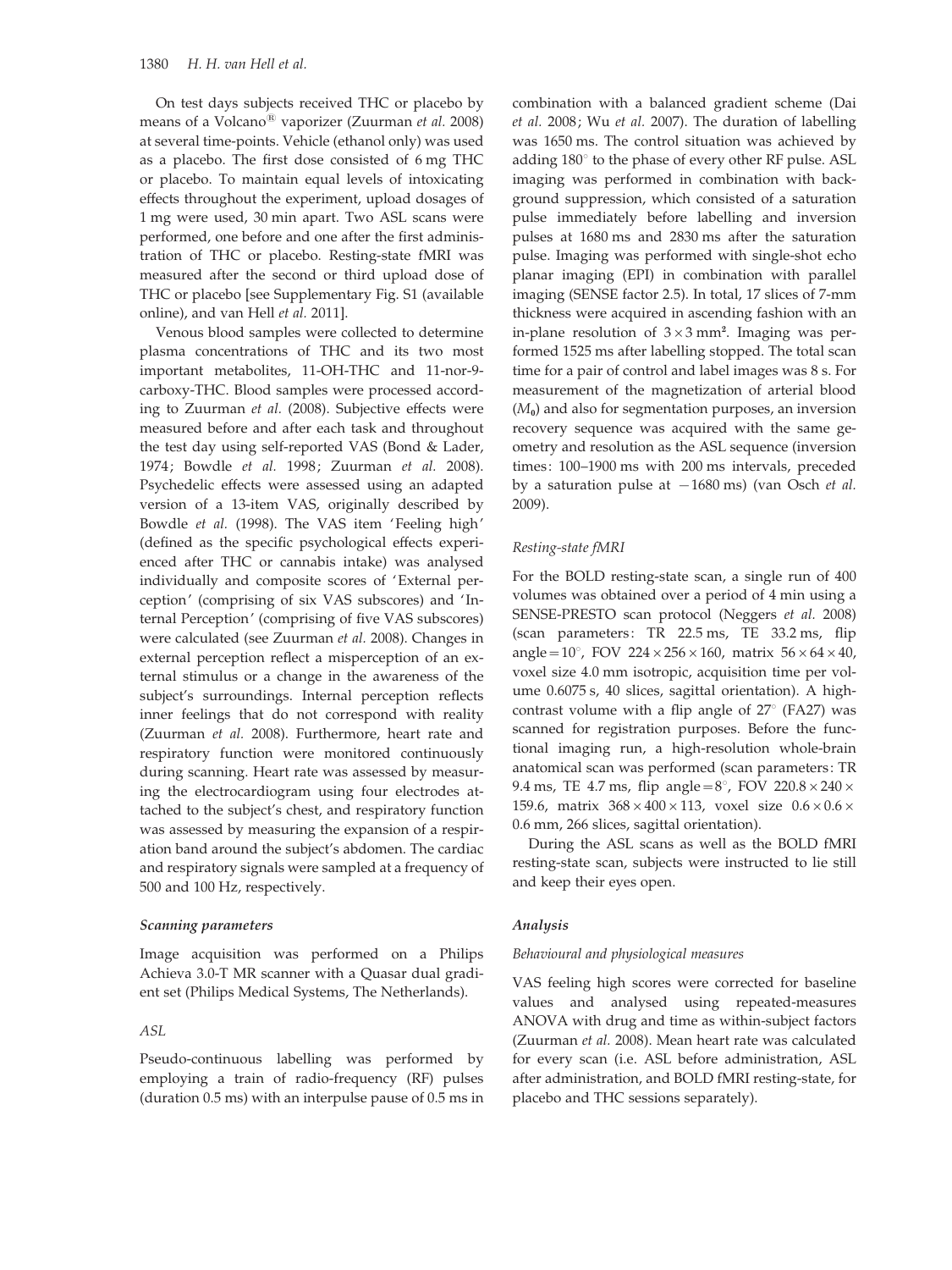ASL perfusion images were motion-corrected in SPM5 (Wellcome Trust Centre for Neuroimaging, London, UK) prior to subtraction of control images from perfusion-weighted images. The subtraction images were subsequently averaged. Quantitative CBF maps were calculated in ml/100 ml per min from the ASL images using a formula described by van Osch et al. (2009).

CBF maps were realigned, normalized, and spatially smoothed (FWHM=8 mm) in SPM5. Global CBF was calculated for every individual separately, by averaging CBF values in the whole brain excluding cerebrospinal fluid. Individual CBF maps were normalized for global CBF. Group results were analysed using paired-sample t tests in SPM5 (placebo vs. THC).

#### Resting-state fMRI

fMRI preprocessing. Resting-state data were preprocessed and analysed using SPM5. Preprocessing of data included realignment of functional images and co-registration with the anatomical scan using the FA27 volume. Subsequently, functional scans were normalized into standard MNI space and smoothed  $(FWHM=8$  mm).

Before statistical analyses, the BOLD signal was corrected for cardiac and respiratory measures using the RETROICOR method (for details see Glover et al. 2000). Cardiac and respiratory phases were calculated per image. A trigger marked peaks in the cardiac signal. Cardiac phase was assumed to advance linearly from 0 to  $2\pi$  during each peak-to-peak interval and was reset to 0 for the next cycle. For the respiratory phase, both time and amplitude of respiration were accounted for. While inhaling, the phase advanced from 0 to  $\pi$ , and during expiration the phase was negated. A transfer function was used to relate the amplitude of respiration to the phase of respiration (see Glover et al. 2000). For each functional image, the cardiac and respiratory phases were calculated. RETROICOR then modelled the relationship between the cardiac and respiratory phases and the BOLD signal, and corrected the BOLD signal accordingly. All further analyses were done on these corrected data.

#### Temporal signal-to-noise

To assess fluctuations in the resting-state BOLD signal, the tSNR was calculated per voxel by dividing the mean signal of the time-series (400 BOLD fMRI resting-state scans) by the standard deviation (see Supplementary online material for an in-depth explanation of the use of tSNR). For further analysis

Table 1. Demographic characteristics and patterns of drug use

| Characteristics                        | Mean $\pm$ s.p. | Range      |
|----------------------------------------|-----------------|------------|
| Age (yr)                               | $21.1 + 2.1$    | $18 - 27$  |
| Ю                                      | $105.7 + 5.2$   | $94 - 113$ |
| Nicotine use last year (cigarettes/wk) | $3.7 + 8.4$     | $0 - 30$   |
| Alcohol use last year (units/wk)       | $16.3 + 10.2$   | $2 - 40$   |
| Cannabis use last year (no. occasions) | $19.0 + 11.2$   | $4 - 52$   |
| Hard-drug use lifetime (no. occasions) | $2.3 + 3.4$     | $0 - 15$   |
|                                        |                 |            |

the tSNR was averaged across all voxels. For comparison between THC and placebo, tSNR values were compared with a paired-sample t test in SPM5.

#### Multiple regression

Multiple regression analysis was used to determine the relationship between imaging data and (psycho) physiology (heart rate and subjective measures of feeling high). Regions of interest were defined based on a group comparison of THC and placebo maps for the ASL and BOLD data separately, selecting those regions that showed significant differences in perfusion ( $T > 3.6$ ,  $p < 0.001$  uncorrected) or resting-state BOLD signal  $(T>3.0, p<0.005$  uncorrected) between THC and placebo conditions. For those regions, difference scores were calculated by subtracting placebo data from THC data.

For the ASL, both heart rate and feeling high scores were used as regression factors, to assess the amount of variance explained. For the BOLD resting-state data, only feeling high scores were used as regression factor, as effects of heart rate had been filtered out during preprocessing (i.e. RETROICOR method).

### Results

Demographic characteristics are presented in Table 1. Three subjects did not complete both sessions due to anxiety during scanning and were excluded from the study. Subjects were on average aged  $21 \pm 2.2$  (s.p.) yr and had an IQ of  $106 + 5.2$ . Cannabis was used on average on  $19 \pm 11.2$  occasions per year (median 17.5, range 4–52). Subjects smoked on average  $3.7 \pm 8.4$ cigarettes per week (median 0, range 0–30) and  $16.3 \pm 10.2$  units of alcohol were consumed per week (median 14.5, range 2–40). Hard drugs were used on  $2.3 \pm 3.4$  occasions lifetime (median 1.0, range 0–15), and last use was >6 months prior to participation in the study.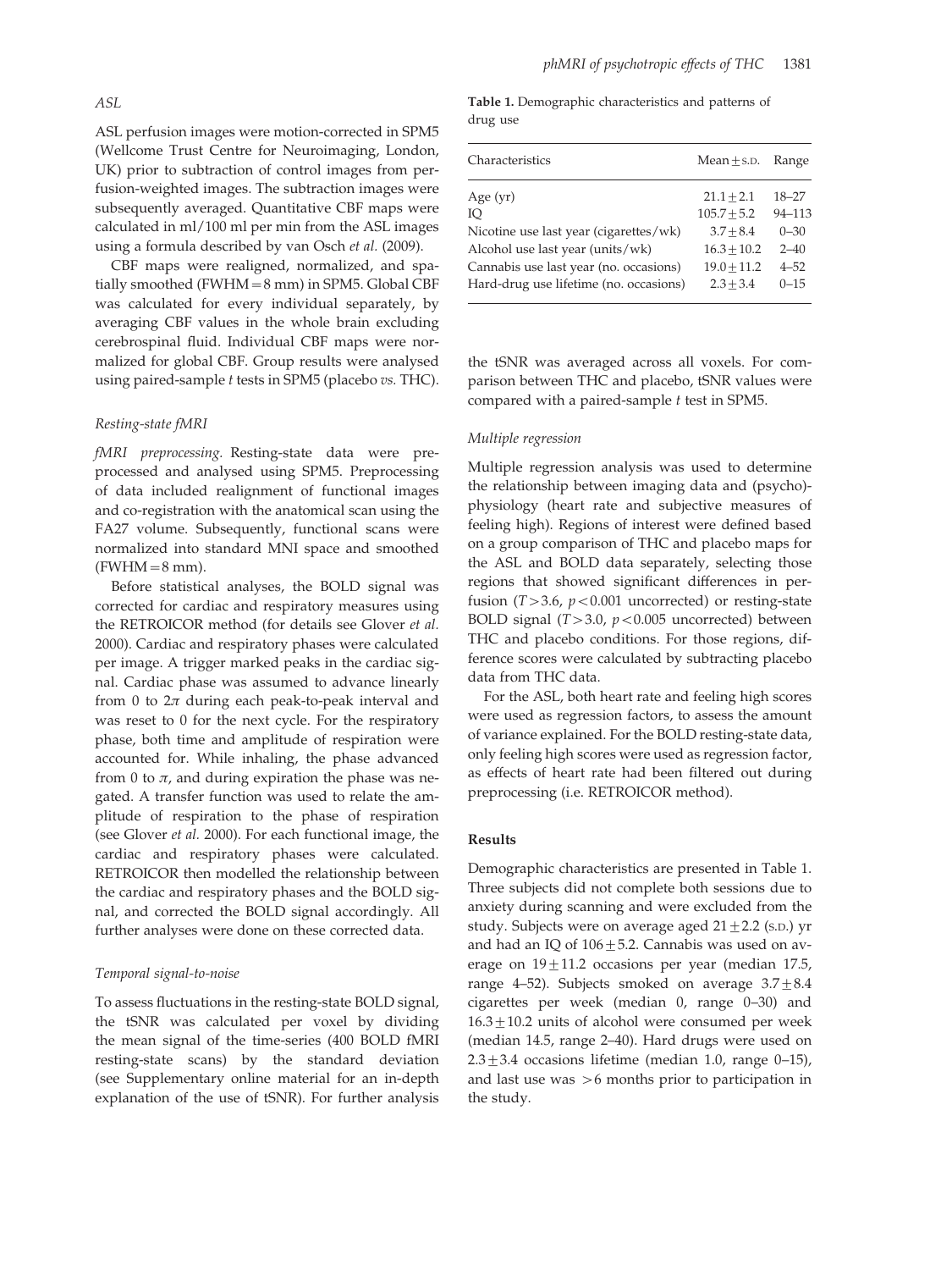|  | Table 2. Physiological and behavioural effects of placebo and THC |  |  |  |
|--|-------------------------------------------------------------------|--|--|--|
|--|-------------------------------------------------------------------|--|--|--|

|                                         | Placebo       | THC.          | p       |
|-----------------------------------------|---------------|---------------|---------|
| Peak plasma concentration THC $(ng/ml)$ |               | $84.1 + 52.6$ | n.a.    |
| Heart rate (bpm)                        |               |               |         |
| ASL pre-administration                  | $67.6 + 14.5$ | $69.2 + 10.3$ | n.s.    |
| ASL post-administration                 | $67.3 + 9.8$  | $84.3 + 23.7$ | < 0.001 |
| <b>BOLD</b>                             | $70.6 + 20.8$ | $78.0 + 20.5$ | n.s.    |
| Feeling High                            |               |               |         |
| ASL pre-administration                  | $\Omega$      | $\Omega$      | n.a.    |
| ASL post-administration                 | $2.9 + 10.3$  | $30.3 + 29.7$ | < 0.01  |
| <b>BOLD</b>                             | $2.1 + 8.6$   | $24.9 + 29.2$ | < 0.01  |

ASL, arterial spin labelling; BOLD, blood oxygen level-dependent; bpm, beats per minute; n.s., non-significant; n.a., not applicable.

Physiological and subjective measures are presented in Table 2. THC plasma concentration reached a maximum of  $85.3 \pm 52.8$  ng/ml 4 min after inhalation of 6 mg THC and decreased rapidly thereafter. Heart rate significantly increased after THC administration compared to placebo  $(p<0.001)$  during the postadministration ASL scan. No significant difference in heart rate was found between THC and placebo during the BOLD resting-state scan. Subjective measures of feeling high were significantly increased after THC administration compared to placebo, after both the post-administration ASL scan and the BOLD restingstate scan ( $p < 0.01$ ).

A correlation analysis showed that peak THC plasma concentration (at  $t=4$  min) correlated significantly with peak feeling high after THC (at  $t=27$  min,  $r=0.50$ ,  $p<0.05$ ), external perception ( $r=0.47$ ,  $p<0.05$ ) and internal perception ( $r=0.52$ ,  $p < 0.05$ ).

#### ASL

For three subjects one or more of the pre- or postadministration ASL scans were lost due to technical malfunction of the scanner. Twenty subjects completed the pre- and post-administration ASL scans on both test days and were included in the analyses. For each session pre-administration scans were subtracted from post-administration scans to obtain difference images. A paired-sample  $t$  test on the difference images (see Fig. 2) revealed that THC increased perfusion compared to placebo in the anterior cingulate cortex, the left superior frontal cortex, and in the left and right insula  $(T>3.6, p<0.001$ uncorrected, cluster size >10 voxels; see Table 3). THC showed significantly decreased perfusion compared to placebo in the right post-central gyrus, as

well as in the left and right occipital gyrus  $(T>3.6)$ ,  $p < 0.001$  uncorrected, cluster size  $> 10$  voxels; see Table 3).

Effects of feeling high and heart rate (both computed as the baseline-corrected values for THC minus placebo) in the regions showing a difference between THC and placebo were assessed by means of regression analysis. Multiple regression analysis showed that the regression model containing these two factors explained a significant part of the variance in perfusion changes (THC vs. placebo) in left superior frontal cortex ( $r^2 = 0.48$ ,  $p = 0.01$ ) and the anterior cingulate cortex ( $r^2$ =0.35,  $p$ =0.04). In the right occipital gyrus this effect was near-significant  $(r^2 = 0.31,$  $p=0.07$ ). To further break down effects of heart rate and feeling high, regression analyses were performed with either as dependent variable, and all seven regions as independent variables. No effects were observed for heart rate on model fit or separate regressors (regions). Feeling high was significantly explained (model fit  $p=0.005$ ) and this was mainly due to the left superior frontal cortex ( $\beta$  = -0.70,  $p=0.002$ ), and to some extent the left insula ( $\beta=0.42$ ,  $p=0.045$ ). Thus, feeling high was correlated strongly negative with superior frontal cortex, and moderately positive with left anterior insula. Finally, regions were compared directly to one another, revealing only a positive correlation between the anterior cingulate and the right insula  $(r=0.704, p=0.001)$ .

#### Resting-state fMRI

For three subjects one of the resting-state scans was lost due to technical problems. Twenty subjects completed the resting-state scan on both test days and were included in the analysis.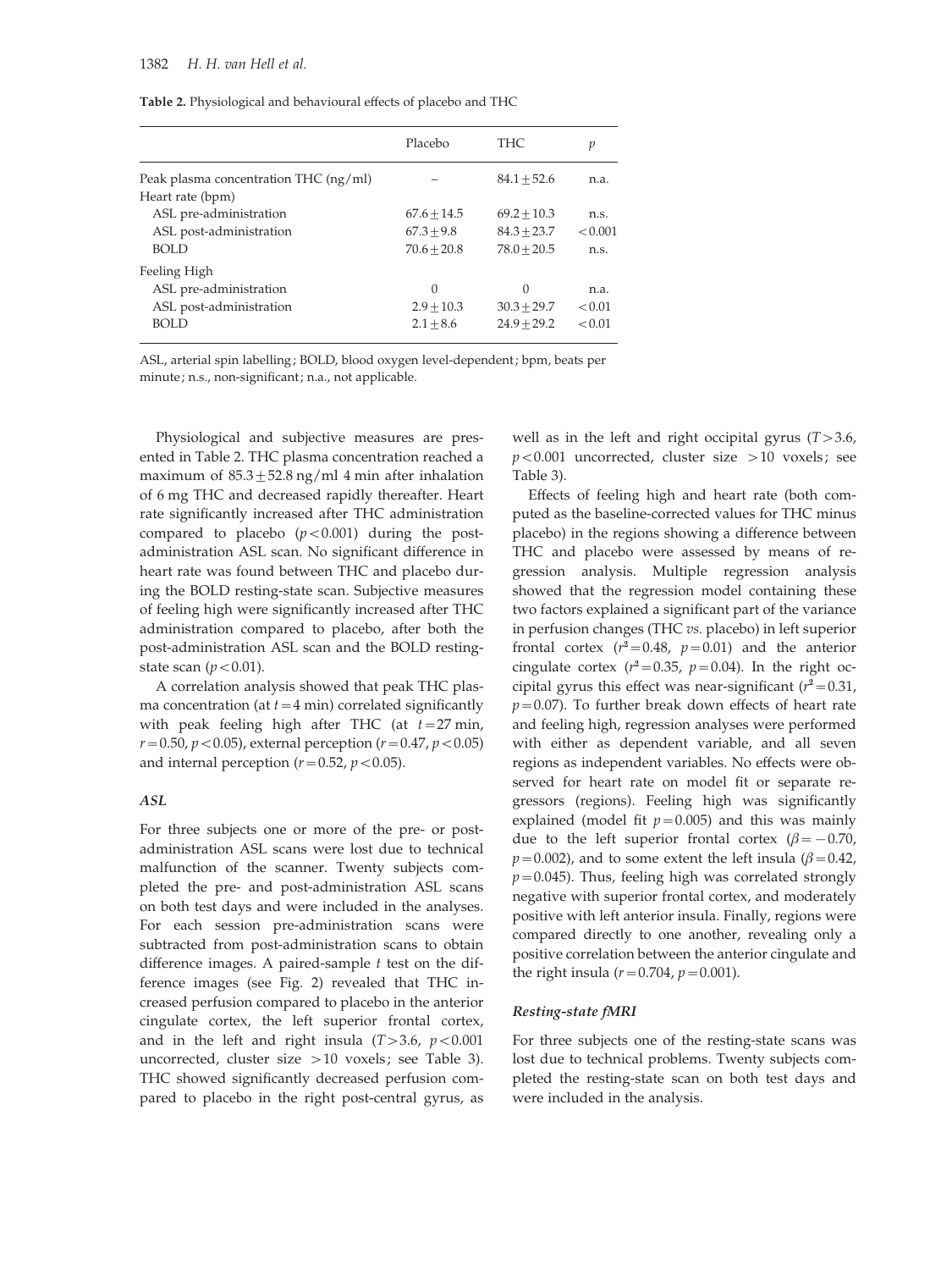Table 3. Areas in which THC and placebo show significant differences in perfusion  $(T>3.6, p<0.001$  uncorrected, cluster size  $>10$  voxels)

|                              | Cluster size<br>Peak |      | <i>p</i> value<br>cluster level | Location of t value |       |          |
|------------------------------|----------------------|------|---------------------------------|---------------------|-------|----------|
| Area                         | (no. of)<br>voxels)  |      | t value (uncorrected) x         |                     | V     | Z        |
| THC > placebo                |                      |      |                                 |                     |       |          |
| Anterior cingulate cortex 16 |                      | 6.31 | 0.007                           | $-3$                | 42    | 28       |
| Superior frontal cortex L 12 |                      | 5.56 | 0.017                           | $-33$               | 63    | $\Omega$ |
| Insula L                     | 59                   | 4.92 | 0.000                           | $-51$               | 21    | 7        |
| Insula R                     | 16                   | 4.24 | 0.009                           | 30                  | 24    | $-7$     |
| Placebo > THC                |                      |      |                                 |                     |       |          |
| Post-central gyrus R         | 11                   | 5.63 | 0.021                           | 63                  | $-3$  | 21       |
| Occipital gyrus R            | 50                   | 5.97 | 0.000                           | 42                  | $-78$ | $\Omega$ |
| Occipital gyrus L            | 12                   | 5.30 | 0.017                           | $-36$               | $-87$ | $\Omega$ |



Fig. 2. Arterial-spin-labelling difference maps between THC and placebo sessions. Red/yellow indicates areas showing increased perfusion during THC compared to placebo, and blue/green indicates areas showing increased perfusion during placebo compared to THC. (a) Overall differences between THC and placebo. (b) Areas that are significantly different between THC and placebo (T > 3.6,  $p$  < 0.001 uncorrected, cluster size > 10 voxels). L, Left; R, right.

Signal fluctuations in the BOLD resting-state data were assessed by comparing the tSNR images between THC and placebo with a paired-sample  $t$  test (see Fig. 3). THC reduced tSNR in the right insula, the left cerebellum, and the left substantia nigra  $(T>3.0, p<0.005$  uncorrected, cluster size  $>10$  voxels;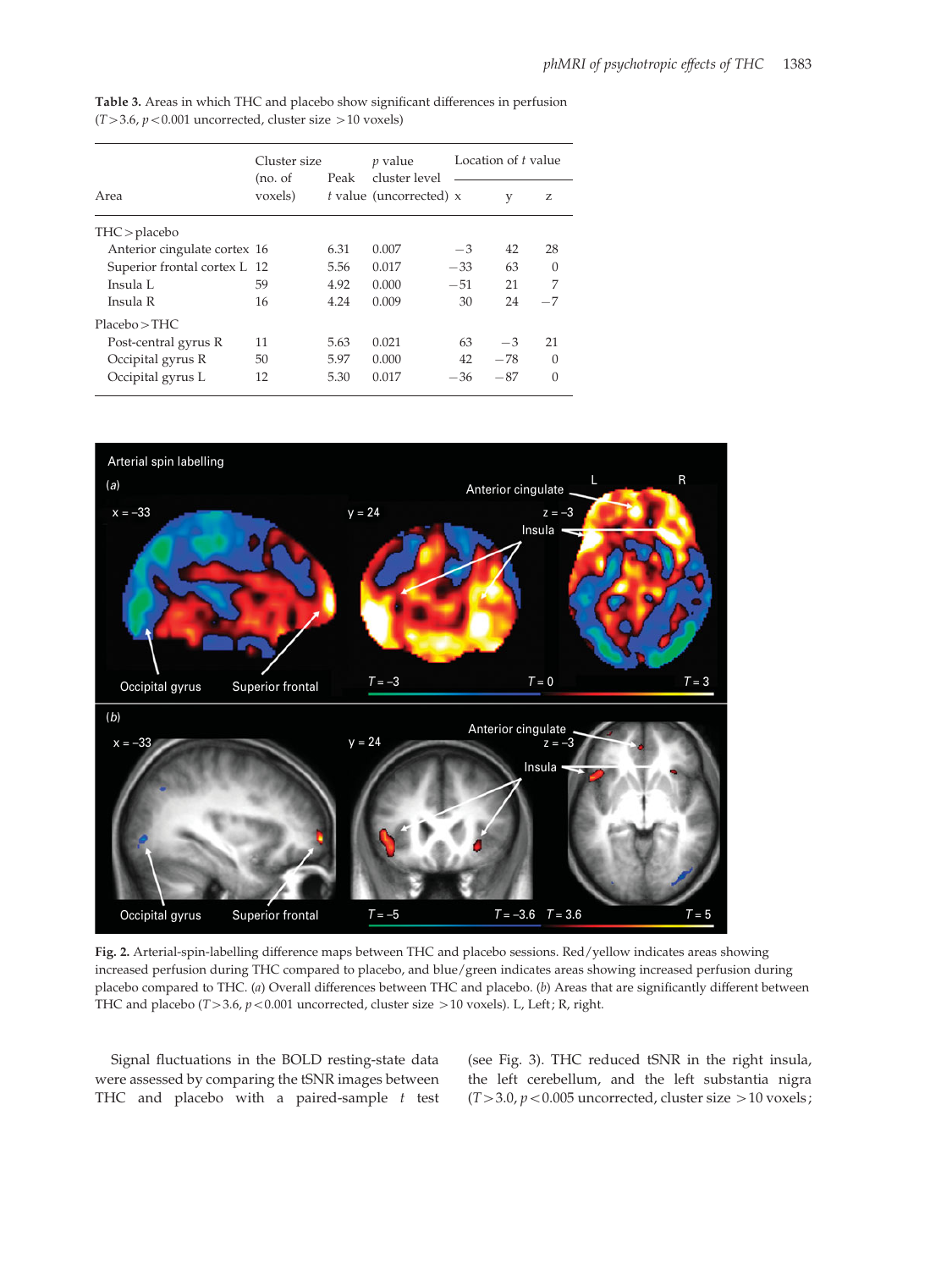Table 4. Areas in which THC and placebo show significant differences in temporal signal-to-noise ratio ( $T > 3.0$ ,  $p < 0.005$  uncorrected, cluster size  $> 10$  voxels)

|                    | Cluster size<br>(no. | Peak    | <i>p</i> value<br>cluster level |                     |                 | Location of t value |
|--------------------|----------------------|---------|---------------------------------|---------------------|-----------------|---------------------|
| Area               | of voxels)           | t value | (uncorrected)                   | $\boldsymbol{\chi}$ |                 | Z                   |
| Placebo > THC      |                      |         |                                 |                     |                 |                     |
| Substantia nigra L | 16                   | 5.72    | 0.022                           |                     | $-12 - 12 - 12$ |                     |
| Insula R           | 19                   | 4.59    | 0.014                           | 40                  | 16              | $-4$                |
| Cerebellum L       | 15                   | 3.78    | 0.026                           | $-12$               | $-44$           | $-32$               |



Fig. 3. Fluctuations in the fMRI BOLD signal; difference maps of signal-to-noise ratio (tSNR) between THC and placebo sessions. Red/yellow indicates areas showing higher tSNR during THC than during placebo, and blue/green indicates areas showing higher tSNR during placebo than during THC. (a) Overall differences between THC and placebo. (b) Areas that are significantly different between THC and placebo  $(T>3, p<0.005$  uncorrected, cluster size  $>10$  voxels). L, Left; R, right.

see Table 4) compared to placebo. No areas showed significantly higher tSNR after THC administration compared to placebo. This indicates that BOLD fMRI signal fluctuations increased after THC administration. Multiple regression analysis showed no significant correlation between THC effects on tSNR and feeling high scores. Comparing THC effects in the

ASL and the tSNR regions, only a trend for a negative correlation was found in the insula (ASL insula vs. tSNR right insula,  $r = -0.45$ ,  $p = 0.06$ ). Further, tSNR values were assessed in the regions where ASL showed differences between THC and placebo. In these regions, tSNR values were similar for THC and placebo.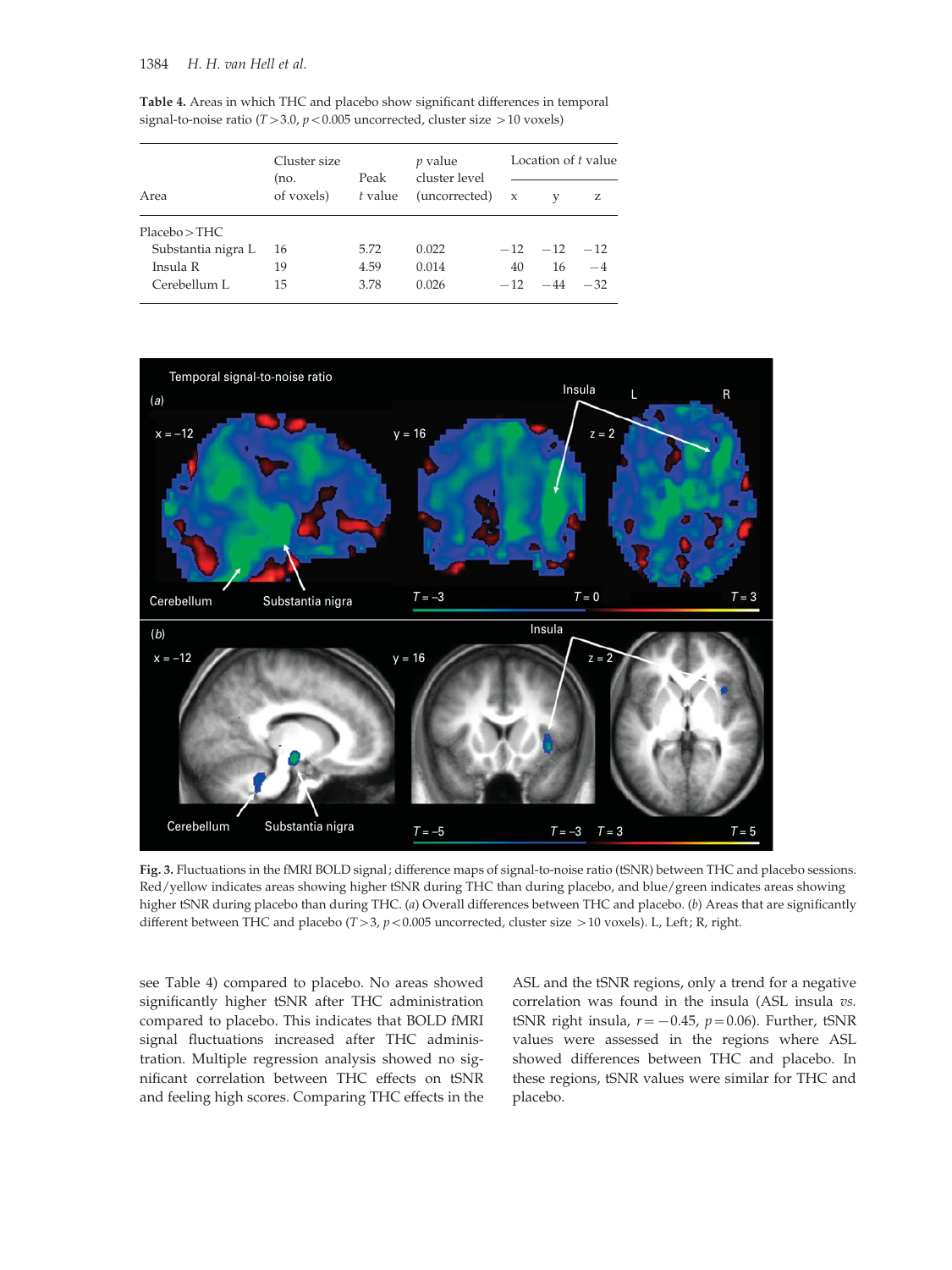#### Discussion

This study investigated the acute effects of THC on resting-state brain perfusion and activity, measured with ASL and BOLD fMRI, respectively, in association with the psychotropic effect (feeling high). Compared to placebo, THC increased perfusion in the anterior cingulate cortex, the superior frontal cortex, and the insula, whereas perfusion was decreased in the post-central gyrus and the occipital gyrus. The feeling high effect of THC was negatively correlated with changes in perfusion in the left superior frontal cortex. THC increased fluctuation of the resting-state BOLD signal in the insula, the substantia nigra and the cerebellum, reflecting increased baseline activity.

Effects of THC were observed on both perfusion and on resting-state signal fluctuation in one specific region, the right anterior insula. This is a structure integrating visceral, autonomic and hedonic information (Uddin & Menon, 2009), which is represented in its interconnections with the amygdala, hypothalamus, anterior cingulate cortex and orbitofrontal cortex (Craig, 2009a). The insula is implicated in many cognitive brain functions, such as emotion, attention, and motivation, and has recently been shown to play an important role in addiction (Naqvi & Bechara, 2009). Insular activity is associated with interoceptive awareness, a conscious representation of self (Critchley et al. 2004) and self-reflection (Modinos et al. 2009), essential for generating a mental image of one's physical state (Craig, 2002). Moreover, the insula is regarded as the primary sensory cortex for inner body feelings like hunger and thirst, autonomic processes and awareness thereof (Craig, 2008). A recent report on epileptic seizures originating in the insula indicated that this brain region plays an important role in emotion and bodily feelings in relation to subjective awareness. It was observed that increased insular activity due to epileptic activity was associated with feelings of intense wellbeing (Picard & Craig, 2009). Hence, our finding of increased perfusion and elevated signal fluctuation in the insula after THC administration could signify an increase in interoceptive awareness, as well as an increase in wellbeing and/or euphoria. The moderate correlation between feeling high and perfusion in (left) anterior insula supports this notion. Interestingly, perfusion was decreased by THC in somatosensory cortex, and in visual cortex which has been reported before (O'Leary et al. 2007). It is not directly clear how this related to the psychotropic effects of THC, but it is tempting to associate it with the typically reported altered sensory perception (Green et al. 2003). However, this needs further investigation.

The anterior cingulate cortex, associated with various functions including attentional processes and emotional control (Bush et al. 2000; Critchley, 2005), evidenced elevated perfusion after THC administration which was correlated with that in right insula. These two regions are highly interconnected and are often activated together during emotional processing or bodily awareness (Craig, 2002, 2009b). Taylor et al. (2009) showed strong resting-state functional connectivity between these regions and proposed that this may reflect integration of interoceptive information with emotional salience to form a subjective image of the bodily state. Craig  $(2009a, b)$  proposed a model stating that the (anterior) insula is more implicated in the sensory aspects of emotional processing, while the anterior cingulate cortex is part of the motor limbic cortices that constitutes motivation and initiates behaviour. Given that acute effects of THC include changes in bodily awareness, in motivational drive and in emotionality, our finding of correlated perfusion increases in these two regions suggests increased activity commensurate with the model of Craig, extending it with the concept of a related psychotropic effect of THC.

A strong increase in left superior frontal cortex perfusion following THC is associated with a relatively low rating of feeling high, and vice versa. This region matches the 'lateral rostral prefrontal cortex' described as being connected to anterior cingulate and anterior insula (Gilbert et al. 2010). Given the notion that this network is primarily involved in tasks that require cognitive control (Bush et al. 2000; Gilbert et al. 2010), our data suggest that the superior frontal cortex may serve to suppress feeling high. Activity in this region may then reflect an individual's abililty to resist or overcome the sensory and perceptual effects in the service of maintaining control over one's mental state.

In literature, subjective measures of intoxication and of depersonalization due to THC are reportedly associated with magnitude of CBF increase in frontal regions (Mathew et al. 1997, 1999). Whether these disagree with our findings is not clear, because in those studies subjects rated 'intoxication' as opposed to 'feeling high'. Intoxication covers a mix of components including the feeling of being in a different mental state, euphoria, anxiety, drowsiness and changes in bodily awareness. Zuurman et al. (2009) recently reviewed the literature that assesses acute effects of cannabis or THC, and indicated that the most reliable and stable effects that are found after acute THC or cannabis administration are elevated heart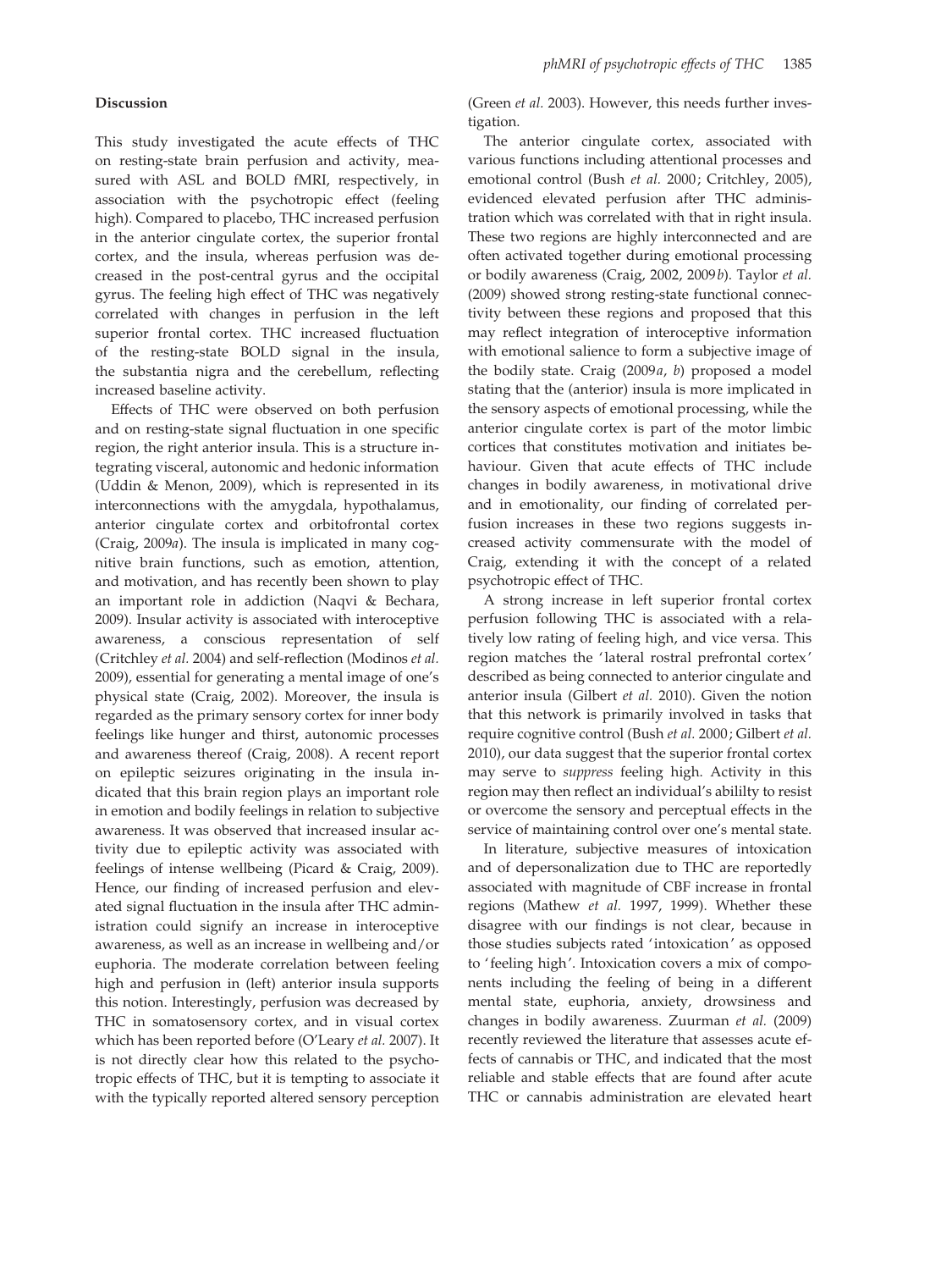rate and subjective effects (i.e. feeling high, stoned or euphoric). In addition, they differentiate between the scales 'high' and 'drug effect', where 'drug effect' represents 'strength of drug effect, feelings of intoxication, or subjective psychological effects'. The scales assessing 'drug effect' were not as sensitive as the scales for 'high', and addressed subjective changes that are less specific for THC or cannabis.

Differences in designs of the studies (e.g. betweensubject comparisons as opposed to within-subject comparisons in the current study) or in the methods used (PET vs. ASL) may also contribute to the apparent discrepancy with the present study. In the present study we corrected for changes in heart rate in the ASL group analysis and in preprocessing of the restingstate data. Although in the PET studies corrections are applied for global CBF, regional effects of heart rate may not be fully corrected for. The general effect of THC in the present study (elevated perfusion in frontal regions) is, however, in line with previous PET studies (Chang & Chronicle, 2007; Martin-Santos et al. 2010; Quickfall & Crockford, 2006). Nevertheless, the observed alterations in brain neurophysiology during rest may reflect physical and emotional sensations (euphoria, feeling high) that form the psychotropic effects of THC.

One would expect higher CBF to increase restingstate fluctuations. However, direct comparison between baseline perfusion measures and resting-state tSNR showed that CBF may not simply amplify resting-state fluctuations, as tSNR values were strikingly similar for THC and placebo in the regions where ASL showed differences between the two drugs. This is worth further investigation with direct manipulations of CBF in a separate study.

THC increased signal fluctuation in the right insula, substantia nigra, and cerebellum. As these regions also exhibit high densities of cannabinoid receptors (Ameri, 1999; Iversen, 2003), it is plausible that THC directly affects neuronal activity by influencing endocannabinoid signalling in these regions, rather than indirectly affecting neuronal activity by changing neurotransmission through cannabinoid alteration of dopaminergic or glutamatergic signalling. The elevation of signal fluctuation is then most likely caused by increased spontaneous activity or by increased amplitude of low frequencies (which dominate our measure of signal fluctuation). This is supported by the fact that the cannabinoid system has a neuromodulatory role in the central nervous system and is capable of modulating regional synaptic activity (Piomelli, 2003; Pope et al. 2010). Interestingly, the feeling high effect of THC is not affected by the dopamine antagonist

haloperidol, supporting the notion of a direct endocannabinoid basis (D'Souza et al. 2008; Liem-Moolenaar et al. 2010).

The present study has several limitations. For one, the effects were not overly strong, so a rather liberal threshold was used when comparing THC and placebo in the imaging analyses. It may be that correction for pre-administration limited sensitivity for changes. Further, the resting-state fMRI scan was made during a relatively short period of time (i.e. 4 min), where most studies use at least 8 min of rest (Damoiseaux et al. 2006; van den Heuvel et al. 2008). The tight THC administration scheme (van Hell et al. 2011) did not allow for a longer scan between upload doses. Thus, more regions may be involved in the psychotropic effects of THC than what is reported here. The ASL scans did not cover the cerebellum, perfusion of which is likely to be affected by THC given the findings in earlier PET studies (Martin-Santos et al. 2010).

Although the study was designed to be double blind, THC induced behavioural effects that were identified by most subjects, possibly causing expectancy effects across sessions. We tried to minimize the influence of expectancy by using a randomized cross-over design. All subjects received THC and placebo on two separate sessions. By randomizing the order of administration between subjects (50% of the subjects receive THC first, 50% placebo first), expectancy effects were balanced across sessions. Further, even though most subjects identified the administered drug correctly, some subjects did not notice on which test day they had received THC. Still, we cannot exclude that expectancy effects may have affected our results to some extent.

Taken together, our findings indicate that THC increases perfusion and signal fluctuations in anterior insula. Given the functions attributed to the anterior insula, we postulate that it plays an important role in the effects of THC that lead up to feeling high, which may be related to enhanced interoceptive awareness. Engagement of the left prefrontal cortex could serve to suppress this effect. Given the reported role of the prefrontal cortex in activities that require top-down control over cognitive processes (Gilbert et al. 2010), it may well be that engagement of this region enables one to resist the subjective effects of THC, including feeling high.

Our findings also indicate usefulness of baseline measurements in phMRI studies. THC-induced changes in fMRI brain activity during a cognitive challenge may not solely be cognitive in nature, as THC exerts subjective and physiological effects that can interact with cognitive and emotional brain function. In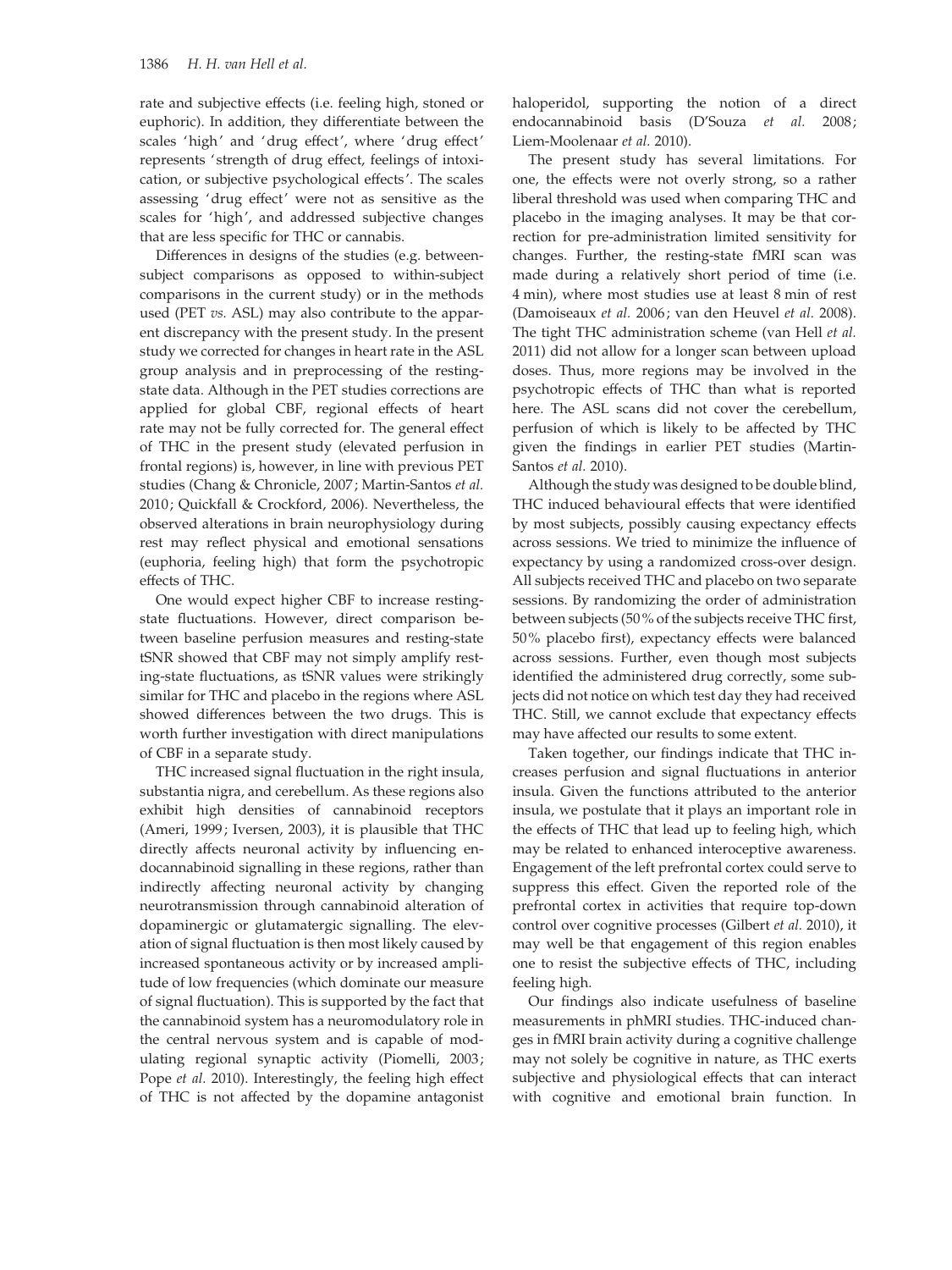conclusion, the findings raise the possibility that the primary psychotropic effect of THC, i.e. feeling high, results from an interplay of regions involved in subjective interoceptive awareness and in cognitive control.

#### Note

Supplementary material accompanies this paper on the Journal's website (http://journals.cambridge.org/ pnp).

#### Acknowledgements

This study was performed within the framework of Top Institute Pharma, project number T5-107. We thank Storz and Bickel for kindly supplying the Volcano vaporizer and Annelies Brouwer, Emi Saliasi, Joep van der Graaf, Erik Oudman, David Terburg, Estrella Montoya and Mitul Mehta for help with data acquisition and analysis.

[Registered at the Nederlands Trials Register: 'The Role of the Endocannabinoid System in Psychiatric Disorders and Symptoms: a Pharmacological fMRI study' (http://www.trialregister.nl/trialreg/admin/ rctview.asp?TC=1787). Registration no. 1787.]

#### Statement of Interest

None.

#### References

Ameri A (1999). The effects of cannabinoids on the brain. Progress in Neurobiology 58, 315–348.

- Bhattacharyya S, Fusar-Poli P, Borgwardt S, Martin-Santos R, et al. (2009). Modulation of mediotemporal and ventrostriatal function in humans by Delta9-tetrahydrocannabinol: a neural basis for the effects of Cannabis sativa on learning and psychosis. Archives of General Psychiatry 66, 442–451.
- Bond A, Lader M (1974). The use of analogue scales in rating subjective feelings. British Journal of Medical Psychology 47, 211–218.
- Borgwardt SJ, Allen P, Bhattacharyya S, Fusar-Poli P, et al. (2008). Neural basis of Delta-9-tetrahydrocannabinol and cannabidiol: effects during response inhibition. Biological Psychiatry 64, 966–973.
- Bowdle TA, Radant AD, Cowley DS, Kharasch ED, et al. (1998). Psychedelic effects of ketamine in healthy volunteers: relationship to steady-state plasma concentrations. Anesthesiology 88, 82–88.
- Bush G, Luu P, Posner MI (2000). Cognitive and emotional influences in anterior cingulate cortex. Trends in Cognitive Science 4, 215–222.
- Chang L, Chronicle EP (2007). Functional imaging studies in cannabis users. Neuroscientist 13, 422–432.
- Craig AD (2002). How do you feel? Interoception : the sense of the physiological condition of the body. Nature Reviews Neuroscience 3, 655–666.
- Craig AD (2008). Interoception and emotion: a neuroanatomical perspective. Handbook of Emotions (pp. 272–288). New York: Guilford.
- Craig AD (2009a). Emotional moments across time: a possible neural basis for time perception in the anterior insula. Philosophical Transactions of the Royal Society of London. Series B, Biological Sciences 364, 1933–1942.
- Craig AD (2009b). How do you feel now? The anterior insula and human awareness. Nature Reviews Neuroscience 10, 59–70.
- Critchley HD (2005). Neural mechanisms of autonomic, affective, and cognitive integration. Journal of Comparative Neuroscience 493, 154–166.
- Critchley HD, Wiens S, Rotshtein P, Ohman A, Dolan RJ (2004). Neural systems supporting interoceptive awareness. Nature Neuroscience 7, 189–195.
- D'Souza DC, Braley G, Blaise R, Vendetti M, et al. (2008). Effects of haloperidol on the behavioral, subjective, cognitive, motor, and neuroendocrine effects of Delta-9-tetrahydrocannabinol in humans. Psychopharmacology 198, 587–603.
- Dai W, Garcia D, de Bazelaire C, Alsop DC (2008). Continuous flow-driven inversion for arterial spin labeling using pulsed radio frequency and gradient fields. Magnetic Resonance in Medicine 60, 1488–1497.
- Damoiseaux JS, Rombouts SA, Barkhof F, Scheltens P, et al. (2006). Consistent resting-state networks across healthy subjects. Proceedings of the National Academy of Sciences USA 103, 13848–13853.
- Detre JA, Alsop DC (1999). Perfusion magnetic resonance imaging with continuous arterial spin labeling: methods and clinical applications in the central nervous system. European Journal of Radiology 30, 115–124.
- Fusar-Poli P, Crippa JA, Bhattacharyya S, Borgwardt SJ, et al. (2009). Distinct effects of delta-9 tetrahydrocannabinol and cannabidiol on neural activation during emotional processing. Archives of General Psychiatry 66, 95–105.
- Gilbert SJ, Gonen-Yaacovi G, Benoit RG, Volle E, Burgess PW (2010). Distinct functional connectivity associated with lateral vs. medial rostral prefrontal cortex: a meta-analysis. Neuroimage 53, 1359–1367.
- Glover GH, Li TQ, Ress D (2000). Image-based method for retrospective correction of physiological motion effects in fMRI: RETROICOR. Magnetic Resonance in Medicine 44, 162–167.
- Green B, Kavanagh D, Young R (2003). Being stoned: a review of self-reported cannabis effects. Drug and Alcohol Review 22, 453–460.
- Grotenhermen F (2002). Effects of Cannabis and the Cannabinoids. Cannabis and Cannabinoids : Pharmacology, Toxicology, and Therapeutic Potential (pp. 55–65). New York: The Haworth Press, Inc.